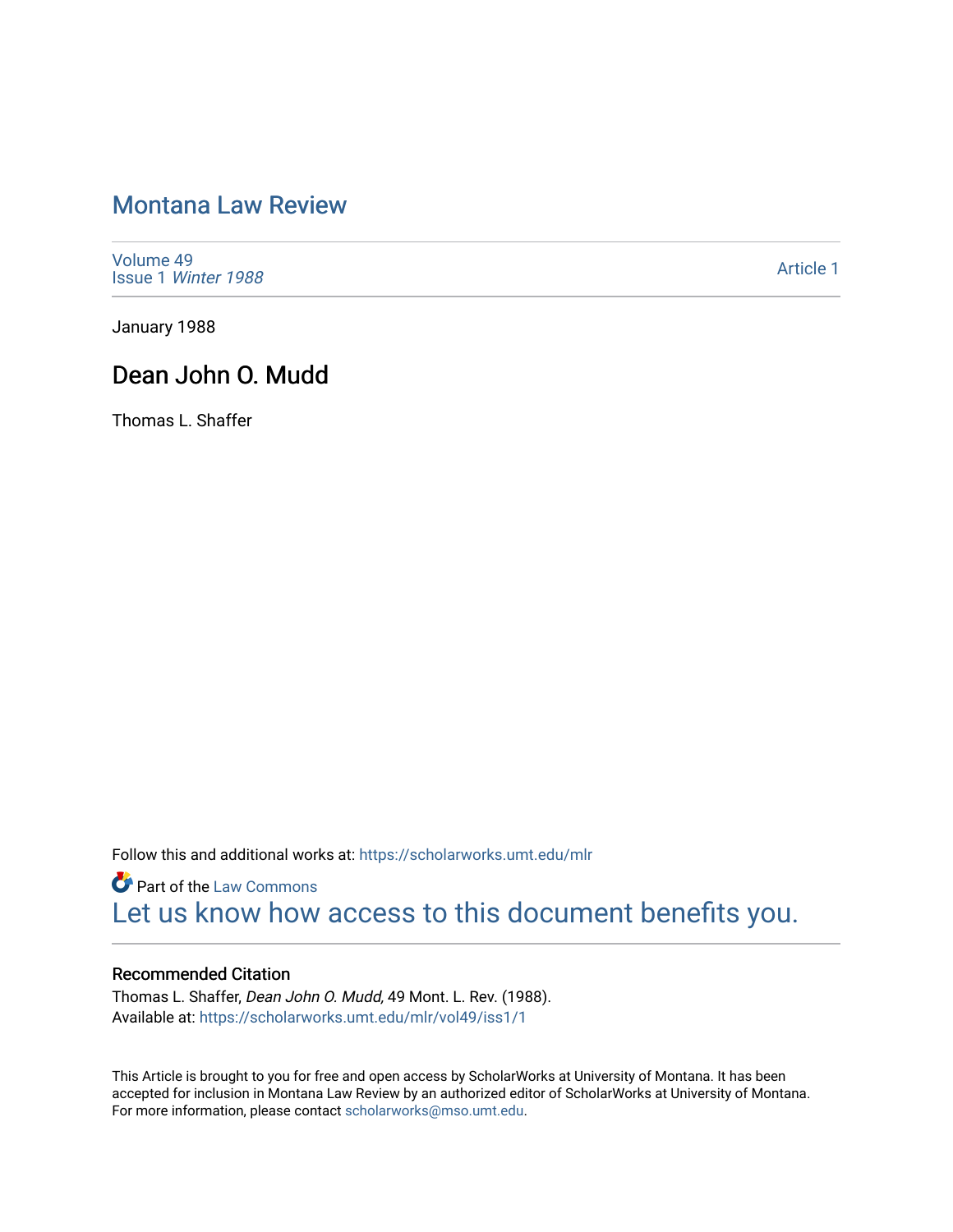# **DEDICATION**

## **DEAN JOHN 0. MUDD**

### **Thomas L. Shaffer\***

It is a privilege to be among those asked to honor Dean Mudd—partly because it just is—and partly because a few notes need to be made **by** one who has been around for a while, for the permanently bound periodicals on law library shelves, that show how his work looks when observed from across the country, from one small-town law school to another, from Virginia to Montana. I do have to confess that the Virginian in this case was born in Montana, but my little school in the Blue Ridge Mountains is a long way from your little school in the Rockies, and there is a large world out there that doesn't usually pay much attention to either of us. That world has begun to notice Jack Mudd, though.

It is evident that lawyers and judges in Montana know what Dean Mudd has done for the legal profession and for the public interest there. It may not be as evident in Montana that he is an important contributor to the national profession, and to what he and Dr. LaTrielle refer to as "research and development **.. .**to keep products and services current" in legal education. Few have done as much in the larger world in which Dean Mudd and **I** have worked in the last quarter century, and no one has done it as well as he has. He is a leader, an innovator, a creator. If **all** works out well, our colleagues will say of him what Francis Bacon said of his own work in the 17th century: Jack Mudd was first up to call the others to church.

The Mudd program (he is too modest to call it that) began, as every honest effort at improvement does, **by** asking, "What is going

**<sup>\*</sup>** B.A., J.D., LL.D.; Robert **E.** R. Huntley Professor of Law, Washington and Lee University. Professor Shaffer was dean at the University of Notre Dame School of Law, 1971- 1975; he has served on the American Bar Association's Council on Legal Education and Admissions in various capacities, including six years as a member of its committee on accreditation of law schools; he was a member of the Executive Committee of the Association of American Law Schools for two years, and was the founding chairman of that association's committee on sections. He was the Blankenbaker lecturer at the University of Montana in 1985.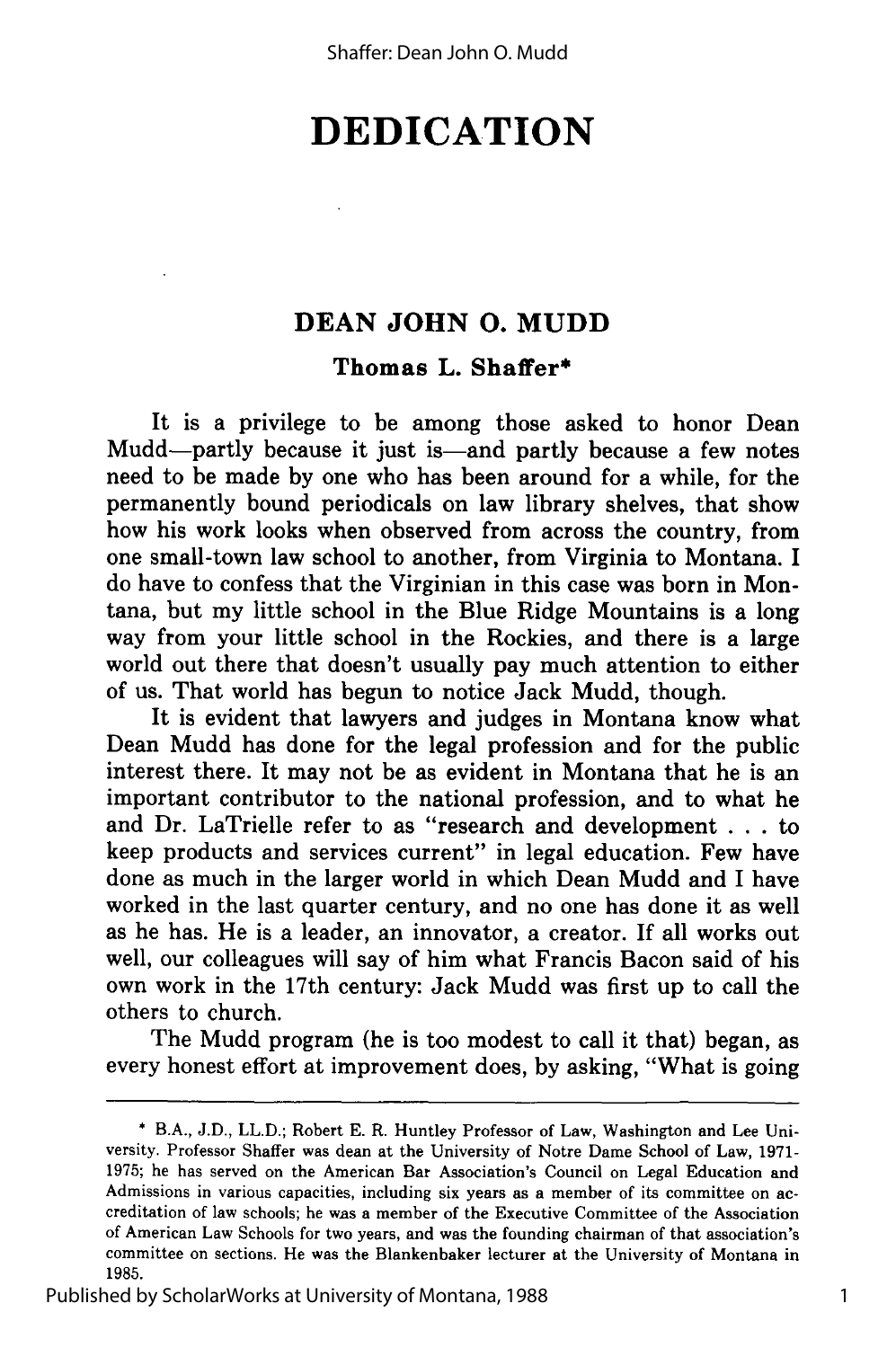on?" The Mudd-LaTrielle paper shows how this question was not only essential and fundamental, but that it also is the largest and most evaded question in any reform that has integrity. This is a matter of what Iris Murdoch calls "a patient and just discernment and exploration of what confronts one. **. .** the result not simply of opening one's eyes but of a certain perfectly familiar kind of moral discipline." Dean Mudd practices the discipline of discernment, of both seeing and saying what is going on. He is a remarkably honest, clear-sighted man, a worthy inheritor of that pioneer integrity that his forebears (and mine) either brought to the West or learned there.

His integrity required him to tend to the situation at his own school. Almost all of the rest of us who write on legal education, and who give stirring lectures at conferences and meetings, talk about other schools, because we are unable to do anything worthwhile about our own: Jack Mudd looked at what was going on around him and made that his task. And because he looked well, he described well what was going on among the lawyers of Montana, and he has become a national leader. Things ought to work that way, and rarely do.

When Dean Mudd described honestly what was going on out there he described reality in terms not of what law teachers do to their students but in terms of what law teachers do to the *clients* of their students. Any institution of more than ten people can be run without reference to the world, and law schools almost always are. Studies of *curriculum* are studies of what is convenient and profitable for law teachers; he and Dr. LaTrielle demonstrate this, although they are too kind to say so, by demonstrating that you get different information when you ask what lawyers do than you get when you ask what they think they did in law school. You get different information when you wonder what young lawyers do for and to the people who hire them than when you ask what institutions of lawyers-law firms-will pay for when they come seeking new employees.

You can ask about competence, as the American Bar Association does, but you get different information when you distinguish in your inquiry between knowledge and skill, and-more significantly-between knowledge and skill on the one hand and character on the other.

Jack Mudd did not go into the ranks of Montana lawyers seeking compliments. He went seeking to make life better--not for lawyers and law teachers—but for the people lawyers serve, for the people who sustain a state university law school in Montana. Such

 $\overline{2}$ 

2